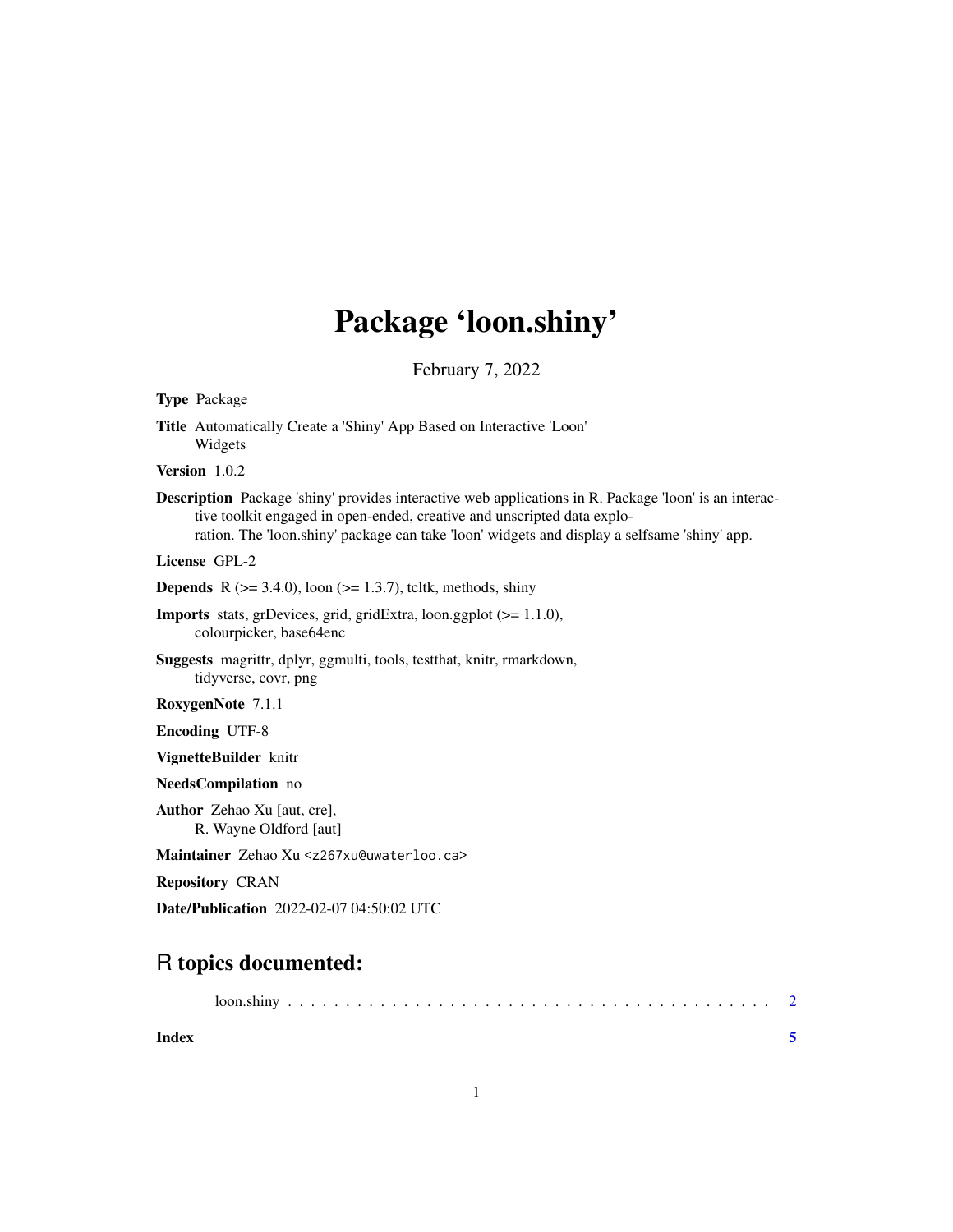<span id="page-1-0"></span>

### Description

Interactive loon widgets displayed in a shiny app

### Usage

```
loon.shiny(
 widgets,
  selectBy = c("byDefault", "brushing", "sweeping"),
  showWorldView = TRUE,
  plotRegionWidth = "500px",
  plotRegionHeight = "500px",
 plotRegionBackground = "gray92",
  layoutMatrix = NULL,
  nrow = NULL,
  ncol = NULL,widths = NULL,
  heights = NULL,
  displayedPanel = "",
  colorList = loon::l_getColorList(),
  inspectorLocation = c("auto", "auto", "60px", "20px"),
  inspectorWidth = "350px",
  inspectorHeight = "auto",
  toolboxWidth = "300px",
  toolboxLocation = c(10, -20),
  options = list(),...
)
```
### Arguments

| widgets          | A loon widget or a list of loon widgets. If the input is a ggplot object, the<br>ggplot object will be turned into a loon widget via ggplot2loon.                                                          |
|------------------|------------------------------------------------------------------------------------------------------------------------------------------------------------------------------------------------------------|
| selectBy         | The way to brush, can be 'brushing' (keep the brush whenever the plot is up-<br>dated), 'sweeping' (clear the brush whenever the plot is updated) or 'byDefault'<br>(determined by loon widget 'selectBy') |
| showWorldView    | Logical; whether to show the world view.                                                                                                                                                                   |
| plotRegionWidth  |                                                                                                                                                                                                            |
|                  | Plot region width. Must be a valid CSS unit (like '100 which will be coerced to<br>a string and have 'px' appended.                                                                                        |
| plotRegionHeight |                                                                                                                                                                                                            |
|                  | Plot region height.                                                                                                                                                                                        |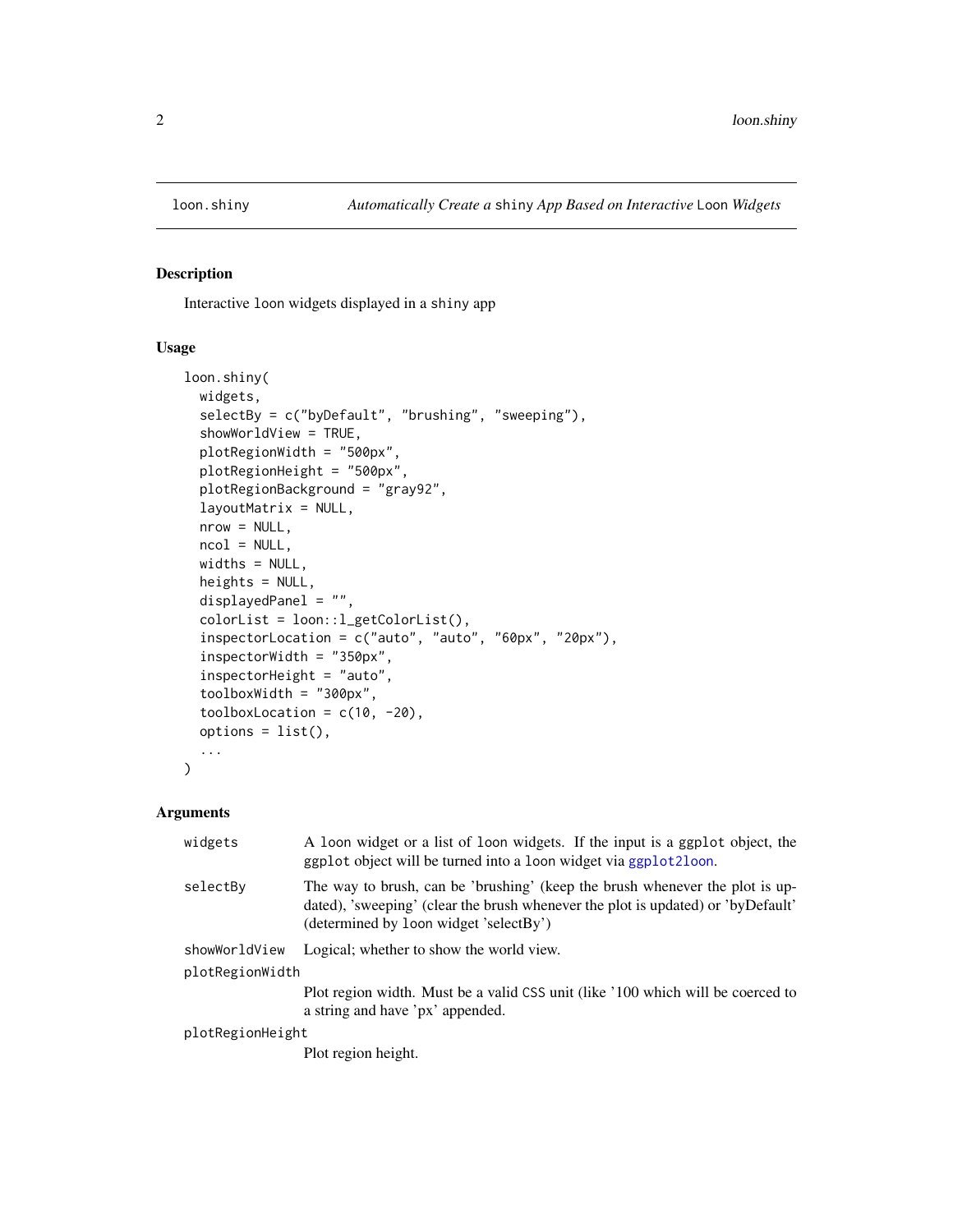<span id="page-2-0"></span>loon.shiny 3 plotRegionBackground Plot region background color layoutMatrix Optional layout matrix to place loon widgets. See layout\_matrix in [grid.arrange](#page-0-0). nrow Number of rows, see [grid.arrange](#page-0-0). ncol Number of columns, see [grid.arrange](#page-0-0). widths A unit vector giving the width of each plot. heights A unit vector giving the height of each plot. displayedPanel A string vector. The default is an empty string "" so that none inspector components (Plot, Linking, Select, etc) are open automatically. The available strings are c("Plot","Select","Linking","Modify","Layer","Glyph") colorList A list of colors displayed on modify panel. inspectorLocation A length four vector representing the distance between the bottom, left, top and right of the inspector panel and the bottom, left, top and right of the page or parent container. inspectorWidth Width of the inspector panel. inspectorHeight Height of the inspector panel. toolboxWidth The width of a toolbox toolboxLocation The position of a toolbox (if any) which is a length two numerical vector ("pixel") representing the location  $(x, y)$  of the top-left corner. A positive x pushes the toolbox to the right of the mouse and a positive y pushes the toolbox down. options shinyApp argument that should be passed to the runApp call, see [shinyApp](#page-0-0). ... Named arguments to modify shiny app.

### Details

- Useful hints for a loon.shiny app
	- The inspector can be switched either by "toggling tabpanel" in the bar menu or the last mouse gesture input (<double-click>) on the plot region
	- To downlight the selected elements, one has to double click on the plot region
	- In loon, holding down the <shift> key while pressing the left button keeps the current selection states. In loon. shiny app,  $\langle \text{shift} \rangle$  key is replaced by a 'sticky' radiobutton. If the 'sticky' mode is on, while sweeping, current selection states remain; else new selection will eliminate the previous selection states.
- Useful hints for a loon.shiny markdown file
	- Based on our experience, setting 'out.width' or 'out.height' (try "10px") in the chunk could give a better layout
	- To modify the app size, set 'options = list(height = \*\*, width = \*\*)' in loon.shiny()

### Value

A shiny.appobj object that represents the loon.shiny app. Printing the object or passing it to [runApp](#page-0-0) will run the app.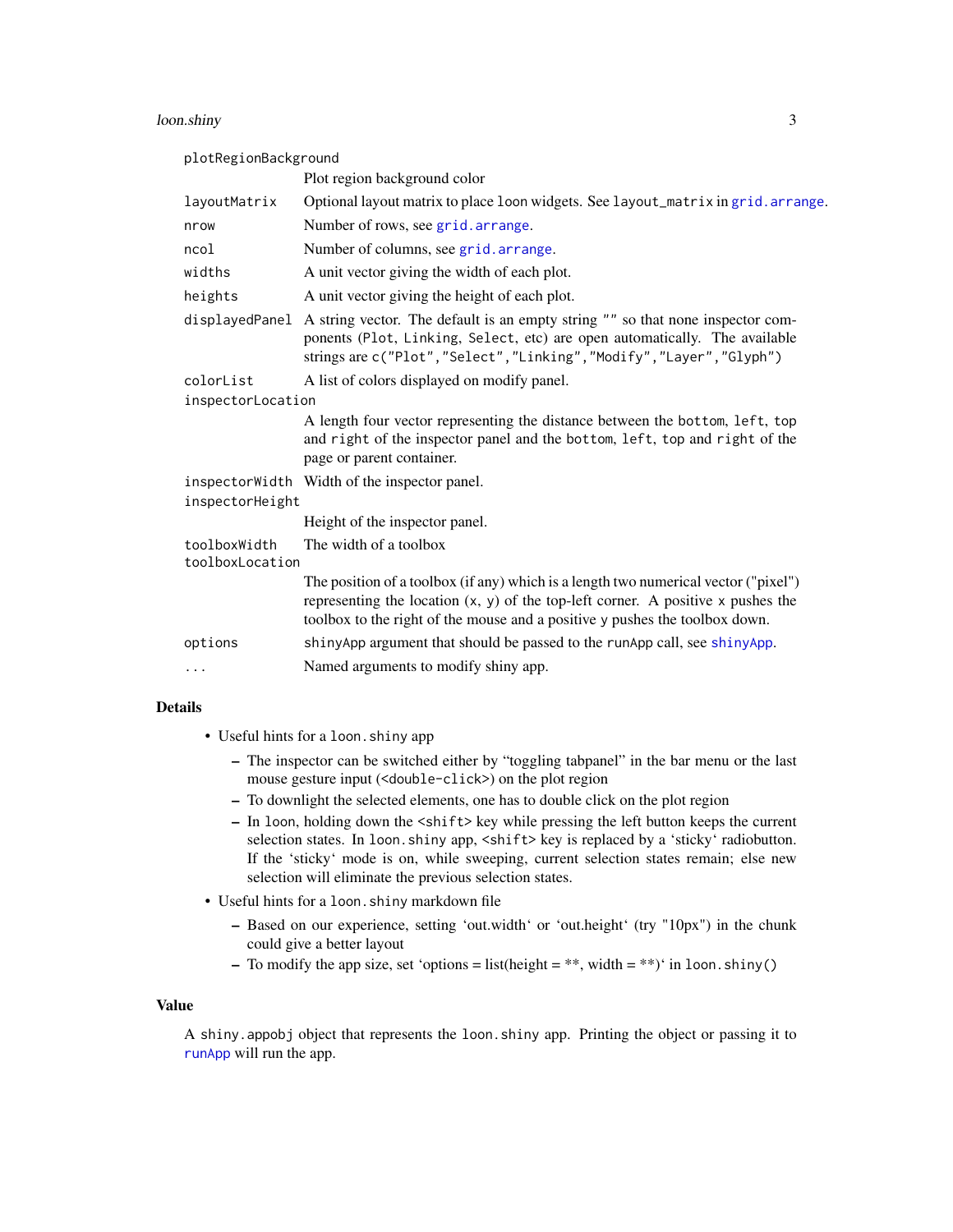### Examples

```
## Only run this example in interactive R sessions
if(interactive()) {
  ############## Querying ##############
  lp \leftarrow with (mpg,l_plot(displ, hwy,
                    showItemLabels = TRUE,
                    itemLabel = with(mpg,
                      paste0("model:", manufacturer, " ",
                              model, \sqrt[n]{n^n},
                              "year:", year, "\n",
                              "drive way:", drv, "\n",
                              "fuel type:", fl)),
                    color = "black"))
  loon.shiny(lp)
  ############### Link multiple plots ###############
  p1 <- l_plot(iris,
               linkingGroup = 'iris',
               showLabels = FALSE)
  p2 <- l_hist(iris$Sepal.Length,
               linkingGroup = 'iris',
               showLabels = FALSE,
               showStackedColors = TRUE)
  p3 <- l_hist(iris$Sepal.Width, linkingGroup = 'iris',
               color = iris$Species, sync = 'push',
               showLabels = FALSE, swapAxes = TRUE,
               showStackedColors = TRUE)
  loon.shiny(list(p1, p2, p3),
             layoutMatrix = matrix(c(2, NA, 1, 3),
             nrow = 2, byrow = TRUE))
if (requireNamespace('loon.ggplot', quietly = TRUE)) {
    # ggplot -> loon -> shiny
    p <- ggplot(mpg, aes(displ, hwy)) +
      geom_point(data = transform(mpg, class = NULL), colour = 'grey85') +
      geom_point() +
      facet_wrap(~class)
    g <- loon.ggplot(p,
                     activeGeomLayers = 2,
                     itemLabel = mpg$model) # active the second layer
    # with facets
    loon.shiny(g, toolboxWidth = "100px")
}
}
```